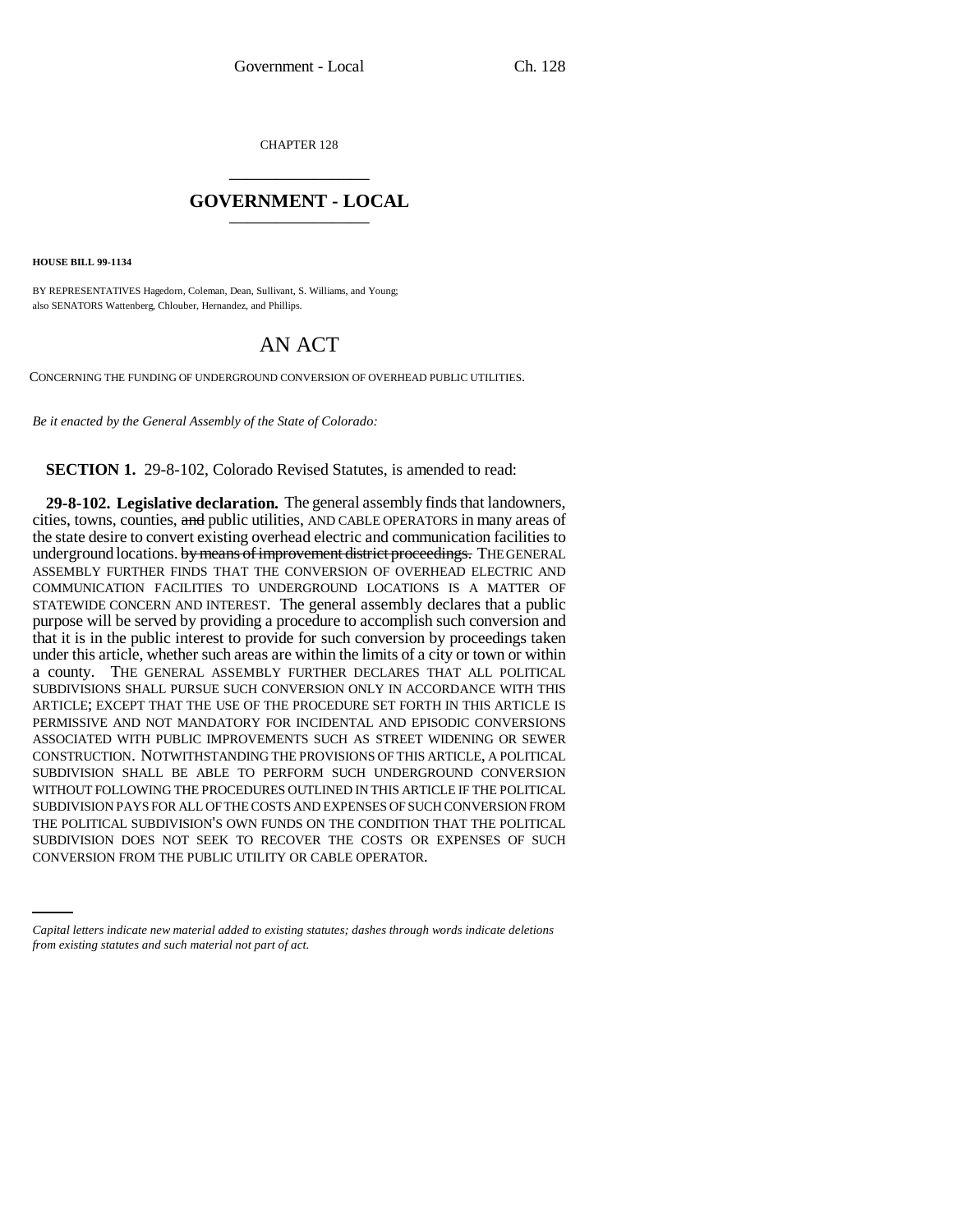**SECTION 2.** 29-8-103 (1), Colorado Revised Statutes, is amended, and the said 29-8-103 is further amended BY THE ADDITION OF THE FOLLOWING NEW SUBSECTIONS, to read:

**29-8-103. Definitions.** As used in this article, unless the context otherwise requires:

(1) "Communication service" means the transmission of intelligence by electrical means, including, but not limited to, telephone, telegraph, messenger-call, block, police, fire alarm, and traffic control circuits or the transmission of television or radio signals. "CABLE OPERATOR" SHALL HAVE THE SAME MEANING AS SET FORTH IN THE FEDERAL "CABLE COMMUNICATIONS POLICY ACT OF 1984", AS AMENDED, 47U.S.C. SEC. 522.

(1.5) "COMMUNICATION SERVICE" MEANS THE TRANSMISSION OF INTELLIGENCE BY ELECTRICAL MEANS, INCLUDING, BUT NOT LIMITED TO, TELEPHONE, TELEGRAPH, MESSENGER-CALL, BLOCK, POLICE, FIRE ALARM, AND TRAFFIC CONTROL CIRCUITS OR THE TRANSMISSION OF TELEVISION OR RADIO SIGNALS.

(7.5) "POLITICAL SUBDIVISION" MEANS A COUNTY, CITY AND COUNTY, CITY, TOWN, HOME RULE CITY, HOME RULE TOWN, SERVICE AUTHORITY, SCHOOL DISTRICT, LOCAL IMPROVEMENT DISTRICT, LAW ENFORCEMENT AUTHORITY, ANY SPECIAL DISTRICT SUCH AS WATER, SANITATION, FIRE PROTECTION, METROPOLITAN, IRRIGATION, OR DRAINAGE, OR ANY OTHER KIND OF MUNICIPAL, QUASI-MUNICIPAL, OR PUBLIC CORPORATION ORGANIZED PURSUANT TO LAW.

**SECTION 3.** Part 1 of article 9.5 of title 40, Colorado Revised Statutes, is amended BY THE ADDITION OF A NEW SECTION to read:

**40-9.5-117. Surcharge for underground conversion of facilities.** THE BOARD OF DIRECTORS OF A COOPERATIVE ELECTRIC ASSOCIATION MAY ADOPT A RESOLUTION TO IMPOSE A SURCHARGE ON THOSE CONSUMERS WITHIN THE SERVICE AREA OF THE COOPERATIVE ELECTRIC ASSOCIATION WHO DERIVE A DIRECT BENEFIT FROM THE CONVERSION OF OVERHEAD ELECTRIC AND COMMUNICATION FACILITIES TO UNDERGROUND LOCATIONS. SUCH SURCHARGE SHALL BE LIMITED TO COSTS RELATED TO THE CONVERSION OF OVERHEAD ELECTRIC AND COMMUNICATION FACILITIES TO UNDERGROUND LOCATIONS.

**SECTION 4.** 29-8-104, Colorado Revised Statutes, is amended BY THE ADDITION OF A NEW SUBSECTION to read:

**29-8-104. Powers conferred.** (2) THE GOVERNING BODY OF EVERY MUNICIPAL UTILITY MAY, BY RESOLUTION OR ORDINANCE, IMPOSE A SURCHARGE ON THOSE CONSUMERS WITHIN SUCH MUNICIPAL UTILITY'S SERVICE AREA WHO DERIVE A DIRECT BENEFIT FROM THE CONVERSION OF OVERHEAD ELECTRIC AND COMMUNICATION FACILITIES TO UNDERGROUND LOCATIONS.

**SECTION 5.** Article 8 of title 29, Colorado Revised Statutes, is amended BY THE ADDITION OF A NEW SECTION to read: